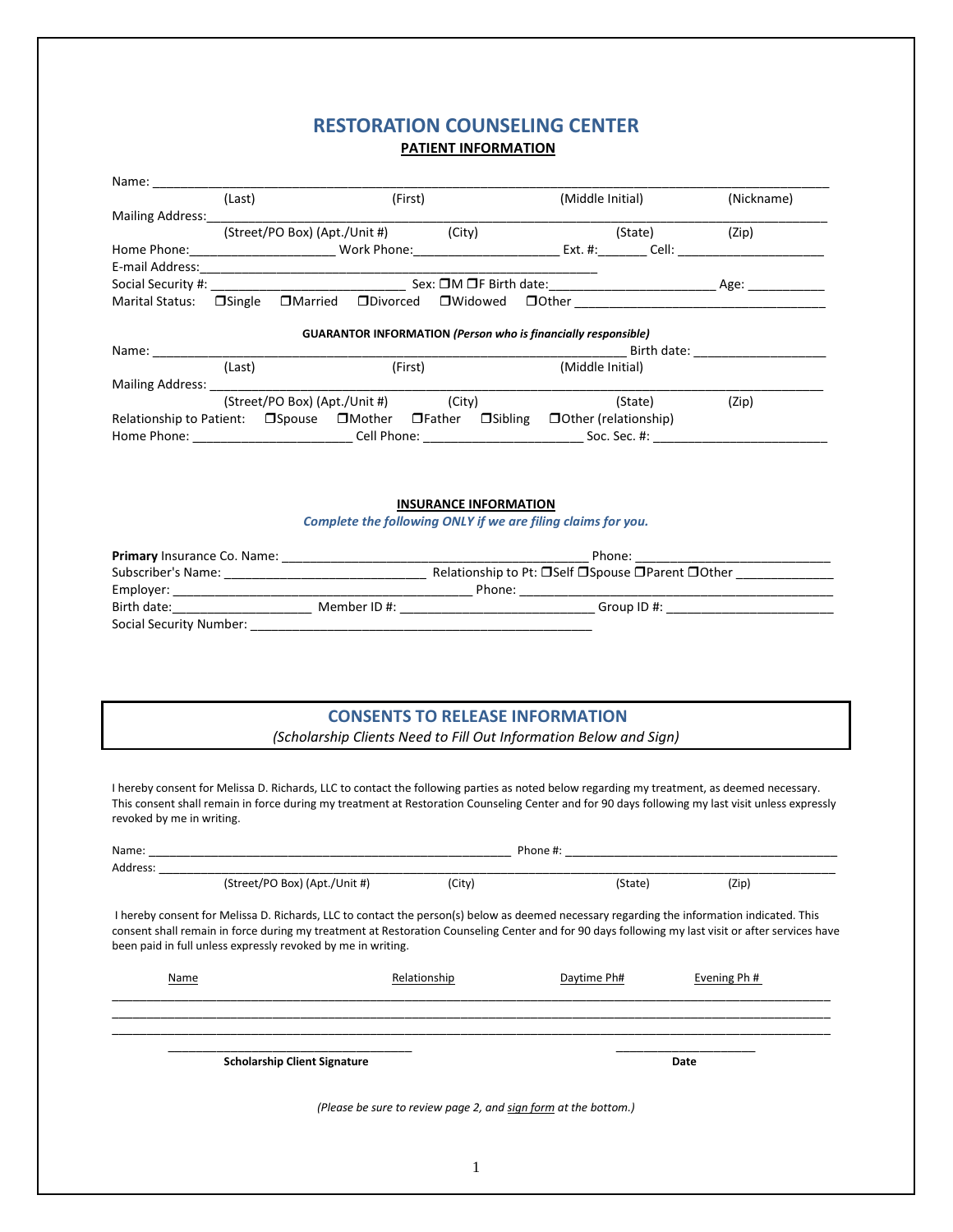## RESTORATION COUNSELING CENTER

#### **ACKNOWLEDGEMENTS**

By signing below, I acknowledge the following:

- I have been offered the "Notice of Privacy Policies."
- I have consented to treatment provided by Melissa D. Richards, LLC. I authorize the services deemed necessary or advisable to address my needs.
- I authorize use and disclosure of my personal health information for the purposes of diagnosing or providing treatment to me, and obtaining payment for my care. I authorize Melissa D. Richards, LLC to release any information required in the process of applications for financial coverage for the services rendered. This authorization provides that Melissa D. Richards, LLC may release objective clinical information related to my diagnosis and treatment that may be requested by my insurance company (if applicable) or its designated agent.
- I authorize and request my insurance plan (if applicable) pay directly to Melissa D. Richards, LLC the amount due for services rendered to the patient, myself, or others covered by the above insurance plan(s). I authorize the release of any medical, mental health, or substance abuse information necessary to process insurance claims for services rendered. I understand that this consent is subject to revocation at any time, except where action has already been taken on the basis of this release. Unless revoked earlier, this consent will be null and void six months after the final payment has been received on this account. This consent is subject to state and federal confidentiality regulations.
- I agree to take full responsibility for the entire amount due for any and all services rendered. I further understand that I may not be able to schedule appointments if my account becomes delinquent and/or my account is turned over to collections.
- I understand that my patient records are the property of Melissa D. Richards, LLC and shall be treated as confidential; that Melissa D. Richards, LLC will conduct routine patient audits to insure quality record maintenance; that my records will not be released without my written consent or as provided by the laws of the State where I am receiving treatment. I understand that if I choose to have my records or treatment updates provided to a third party, I must request this in writing using Restoration Counseling Center's "Authorization for Use and Disclosure of Protected Health Information" form or another acceptable form, with the exception of information I have agreed to release per this Acknowledgement.
- I acknowledge that if I need to cancel or reschedule an appointment I will provide a minimum of one business day's notice. Otherwise, I understand that I am subject to the full charge for the missed appointment and am responsible for payment in full.
- I acknowledge that Restoration Counseling Center is not a 24/7 care facility and that I am responsible for seeking care at my nearest emergency center or through another provider of choice when Restoration Counseling Center is not available.

I certify that all the information I have provided above is true and correct.

 $\Box$  Please check the box if we have your permission to contact and thank the referral source for recommending our center.

| <b>Patient Signature:</b>                       | Date: |
|-------------------------------------------------|-------|
| Guarantor's Signature <i>(if not patient)</i> : | Date: |
| Patient/Guardian Name (please print):           |       |